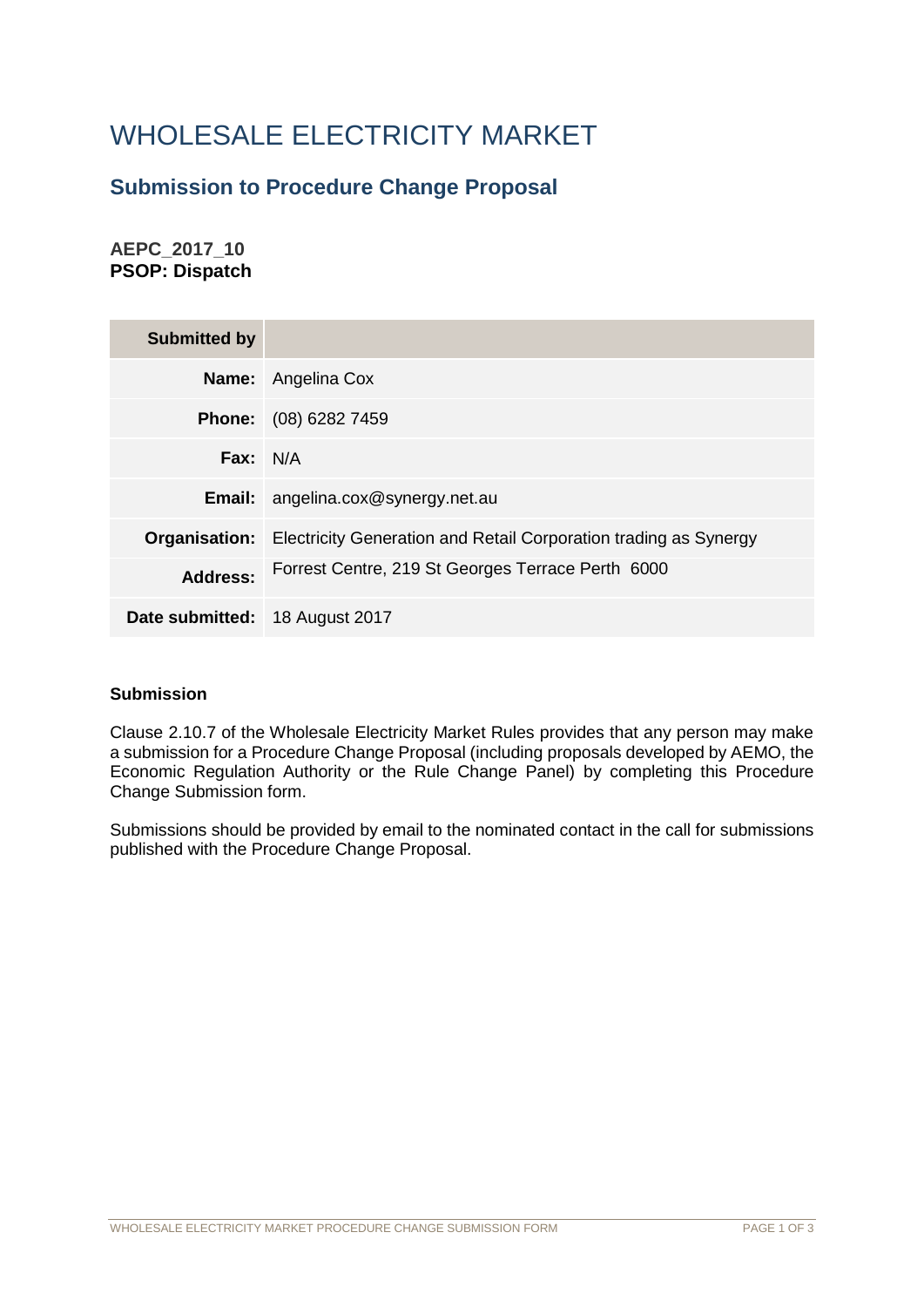#### **Please provide your views on the Procedure Change Proposal, including any objections or suggested revisions**

Electricity Generation and Retail Corporation trading as Synergy (**Synergy**) welcomes the opportunity to provide feedback to the Australian Energy Market Operator (**AEMO**) on its Procedure Change Proposal: Dispatch.

In reviewing this Procedure Change Proposal, Synergy has identified the following issues for AEMO's further consideration:

1. **Step 5.1.4** states: *"if a market Participant receives a Dispatch Instruction…and becomes aware that its forecasted assumption profile is no longer a reasonable forecast…for the relevant trading interval, then it must notify AEMO by phone or as agreed between the parties…"* 

**Clause 7.7.6C** of the WEM Rules (gazetted by the Minister on 31 May 2016) is silent in regards to the form of notification and states that *"a Market Participant must notify System Management as soon as reasonably practicable of a revised good faith forecast of the DSP's likely consumption profile."*

To avoid inconsistency in communication, Synergy would like to propose either:

- To remove the words *"as agreed between parties" in* step 5.1.4 of this Procedure and keep notification by phone as the only option; or
- Specify other acceptable means of communication to clarify term *as agreed.*
- 2. **Step 6.2.3** states: *"If in opinion of AEMO, a Facility providing LFAS is not adequately complying with its performance requirements, AEMO should investigate the reasons…"*

Synergy would like to request AEMO to define the term *not adequately.*

3. **Step 7.6**: Synergy would like to seek clarification in regards to the ramp rate used for the calculation of the amount in MWh by which the Facility was requested to decrease its consumption.

**Clause 7.13.5(a)** of the WEM Rules can be interpreted as though the Dispatch Instruction can request a ramp rate.

Synergy would like to enquire whether the ramp rate in a Dispatch Instruction for a nonbalancing facility must match the ramp rate in the Standing Data, or if it is able to differ to the Standing Data. If the ramp rate that is requested within a Dispatch Instruction can be higher or lower than the ramp rate in the Standing Data, than **step 7.6.1(a)** and **7.6.1(b)** of the Procedure need to be amended to use the ramp rate in the Dispatch Instruction, rather than the ramp rate in the Standing Data.

4. The Procedure will require further amendments to incorporate the Generator Interim Access scheme (GIA) provisions. Synergy appreciates that AEMO is still working on the best way to include Dispatch Instructions and Orders in the GIA.